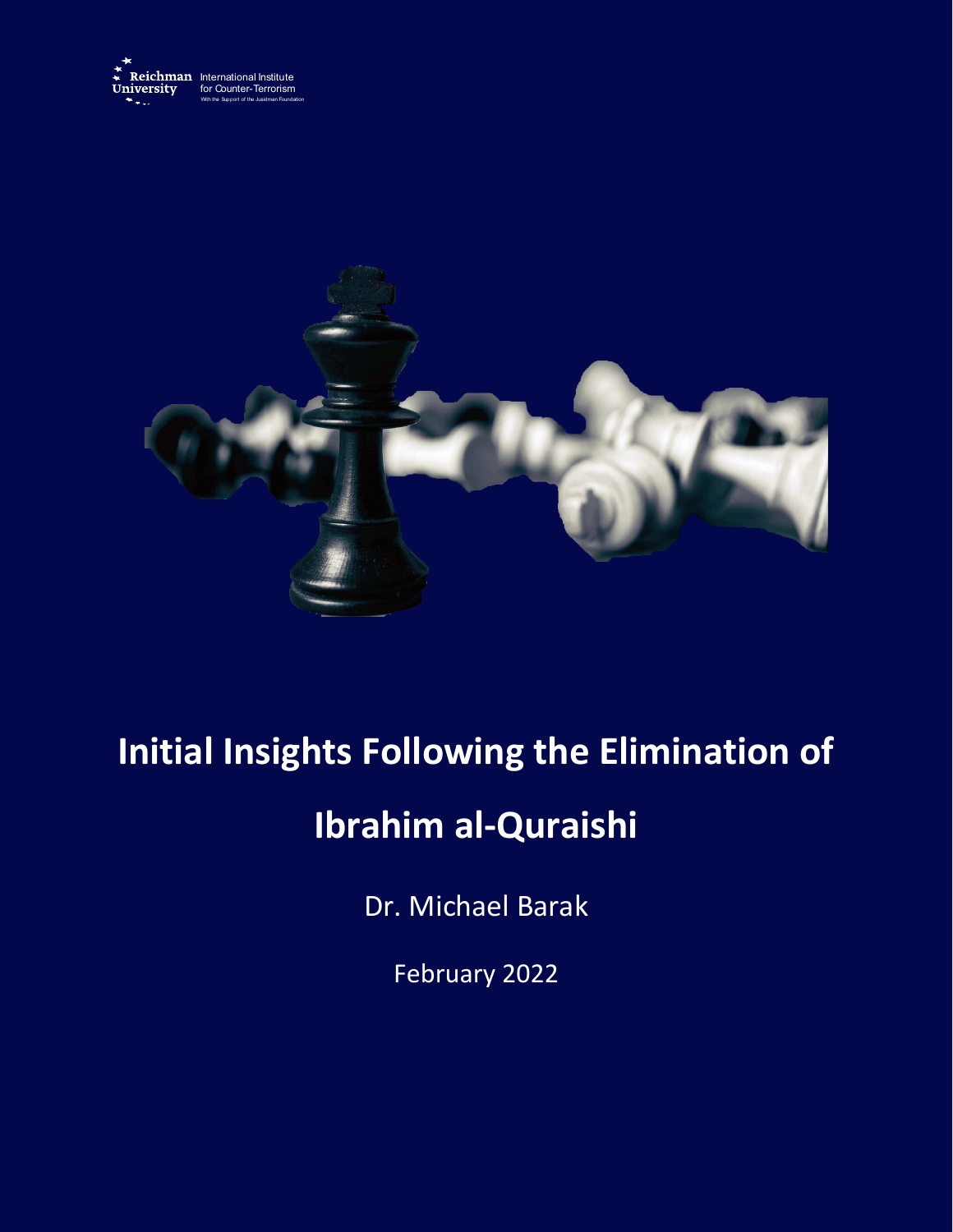



### **Summary**

On 3 February 2022, the US president announced that the US has killed Ibrahim al-Quraishi, ISIS leader. The operation was executed by US special forces in Idlib in northwestern Syria. This elimination provides the Biden administration with an impressive achievement in the war on terror and bolsters his stature, especially in light of the approaching mid-term elections. The elimination also dealt a major blow to ISIS' members' morale as their "caliphate" is caliph-less. With that said, the elimination raises a few questions, the first of which pertains to al-Quraishi's hideout in Idlib.

Key words: ISIS, Idlib, Hayat Tahrir al-Sham, Turkey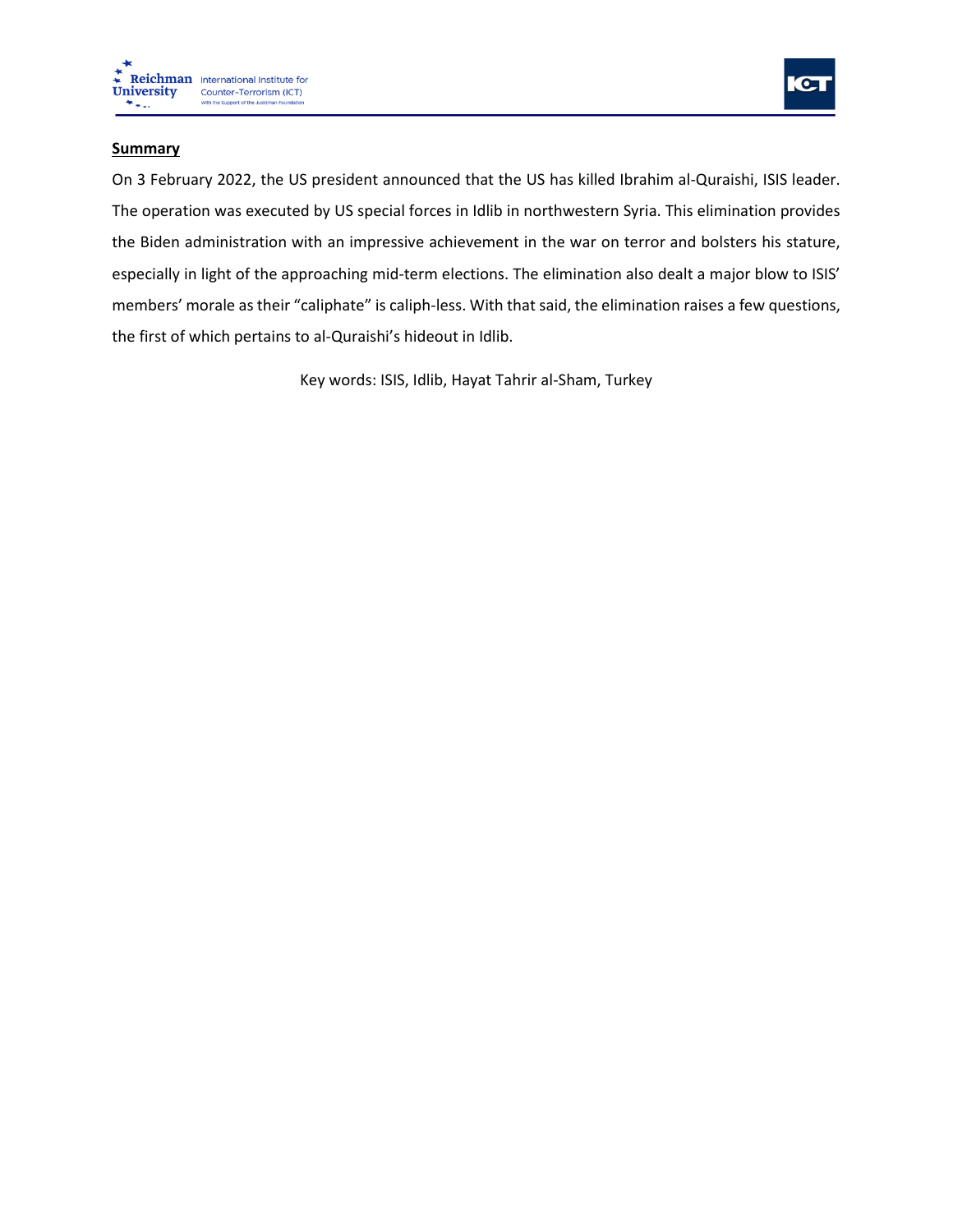

### **Idlib as an ISIS Theater?**

Both al-Quraishi and his predecessor, Abu Bakr al-Baghdadi, were killed in Idlib, some 10 Km from one another. Their preference to hide in the Idlib region is interesting as well as puzzling due to the unique dynamic of the region.

The Idlib region is considered a Syrian rebel enclave. **Hayat Tahrir al-Sham (HTS)**, led by Sheikh Abu Muhammad al-Julani, is the largest rebel organization in the region. HTS was originally formed as the Syrian extension of "ISIS in Iraq" led (at the time by Abu Bakr al-Baghdadi, however due to difference of opinions, al-Julani disengaged from ISIS and pledged his allegiance to al-Qaeda. That too didn't last and HTS disengaged from al-Qaeda claiming that would help in expanding the popular support and facilitate cooperation with other rebel factions that rejected an al-Qaeda affiliation. As mentioned above, these days HTS is an independent organization and a prominent actor in Idlib.

HTS' main power base is Turkey that supports it with financial and humanitarian support for the residents of Idlib and by posting Turkish troops on the borders of the region to deter a possible Assad, Hezbollah, and Shite militias attacks. The Turkish support is rooted in its geopolitical interests, first and foremost its desire to become a regional influencing power. HTS, whose existence depends on Turkey's goodwill complies with Turkish demands to arrest and deport foreign jihadists from Idlib, such Huras al-Din (al-Qaeda's Syrian extension) activists.

HTS' efforts to govern the entire Idlib region include setting roadblocks and checkpoints and establishing institutions to provide services to the approx. 2 million civilians. That said, the above heavy Turkish involvement raises questions regarding the ability of two ISIS leaders to hide in the region, especially in light of the fact that al-Quraishi hid in Etma, a village located only a few hundred meters from an HTS military post.

The above can be regarded as follows:

1. HTS provided information on al-Quraishi's whereabouts, likely to Turkey, to reinforce its relationship with the Turkish regime and raise its profile to the international community, especially the US, as an organization that has only has nationalist goals in terms of toppling Assad but rejects any terrorist elements in the region. In this context **Abu Maria al-Kahtani**, a senior member of HTS' Shura council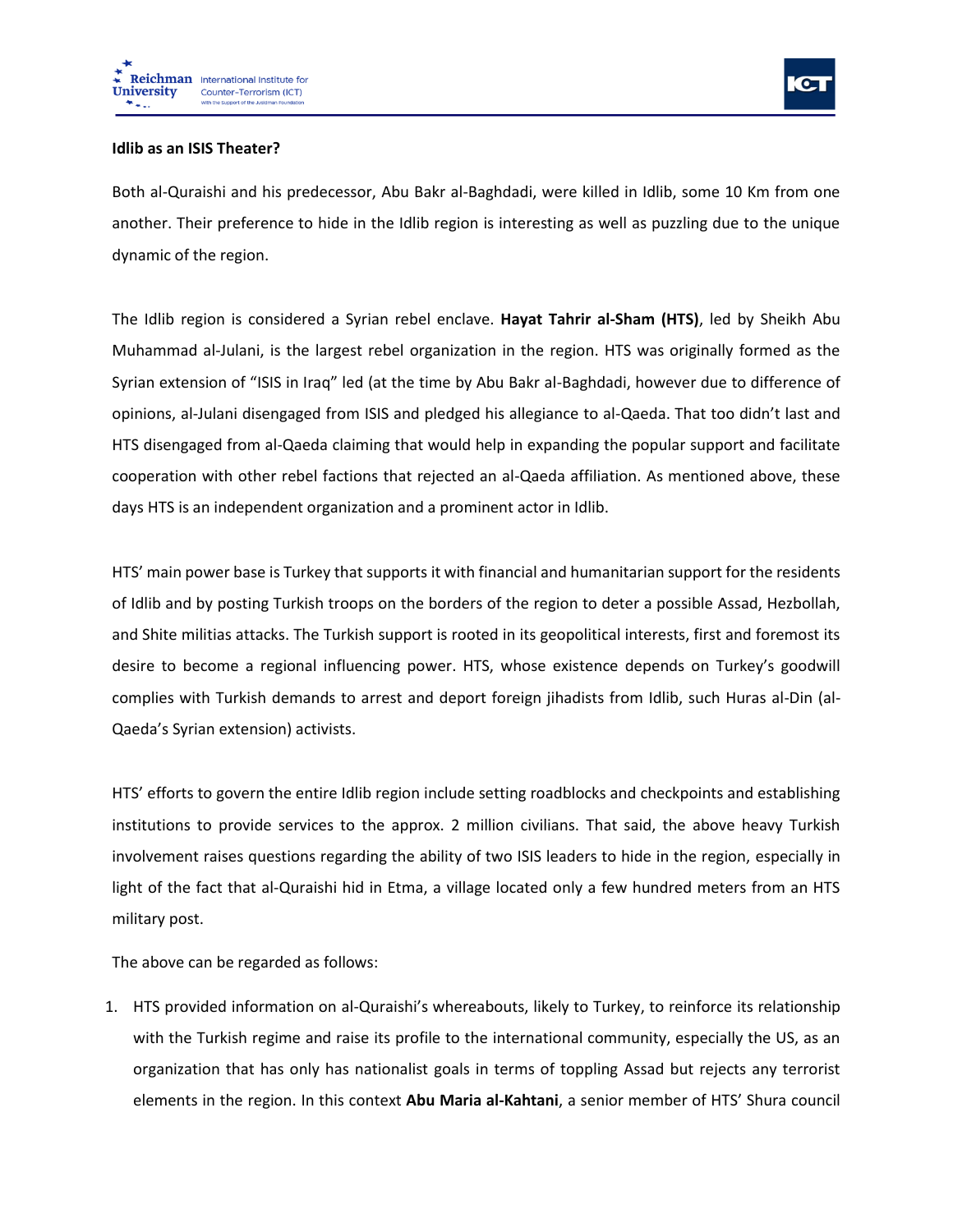

denied the above and said that HTS was not sorry for the al-Quraishi elimination or killing any other ISIS member due to their extreme ideology that only hurts the Islamic nation.

2. HTS was aware that al-Quraishi hid in Etma but preferred to turn a blind eye, maybe even due to a Turkish pressure. Therefore, it is possible that the information was provided to the US by the Democratic Syrian Forces, a Kurdish military organization operating in northeastern Syria. If that assessment is current that means that the Turkish intelligence maintains its ties with ISIS as it did as onset of the latter's wave of conquests in Iraq and Syria in 2014.

Another issue worthy of note is the connection between ISIS and Huras al-Din, al-Qaeda's Syrian extension. On the face of it the two organizations are hostile to one another on the background of their rhetoric however it was the latter that provided Abu Bakr al-Baghdadi refuge in Idlib. Therefore, it may be possible that al-Quraishi enjoyed the same hospitality.

Al-Quraishi's hiding in Idlib may point to a concern at ISIS' leadership level of hiding in Iraq, its main operations theater, due to successful counter-terrorist activity led by the US and the Iraqi regime. Choosing Idlib as a hideout also points to a preference to rely on the local smuggling networks to obtain financing, weapons, and personnel from Turkey. A prevailing assessment among intelligence agencies is that al-Quraishi arrived at Idlib and stayed there for a few good months to oversee his men's break into the prison northeastern Syria to free 3,000 ISIS operatives.

#### **The Ramification of the Elimination**

Al-Quraishi's killing somewhat clouds the propaganda achievement gained by ISIS when it broke into the prison in northern Syria a few days before the killing, but it seems that the killing won't have a significant effect on the organization in light of its decentralized nature. ISIS has demonstrated remarkable recovery capabilities after senior leaders' killings. For example, a week after al-Baghdadi's killing, al-Quraishi was appointed as the organization's leader.

Apparently the al-Quraishi killing will lead to power struggle and competition among ISIS' various provinces. For now, the following emerge as likely candidates for leadership:

• **Jumah Awad al-Bari** – head of the Shura council and al-Baghdadi's brother.